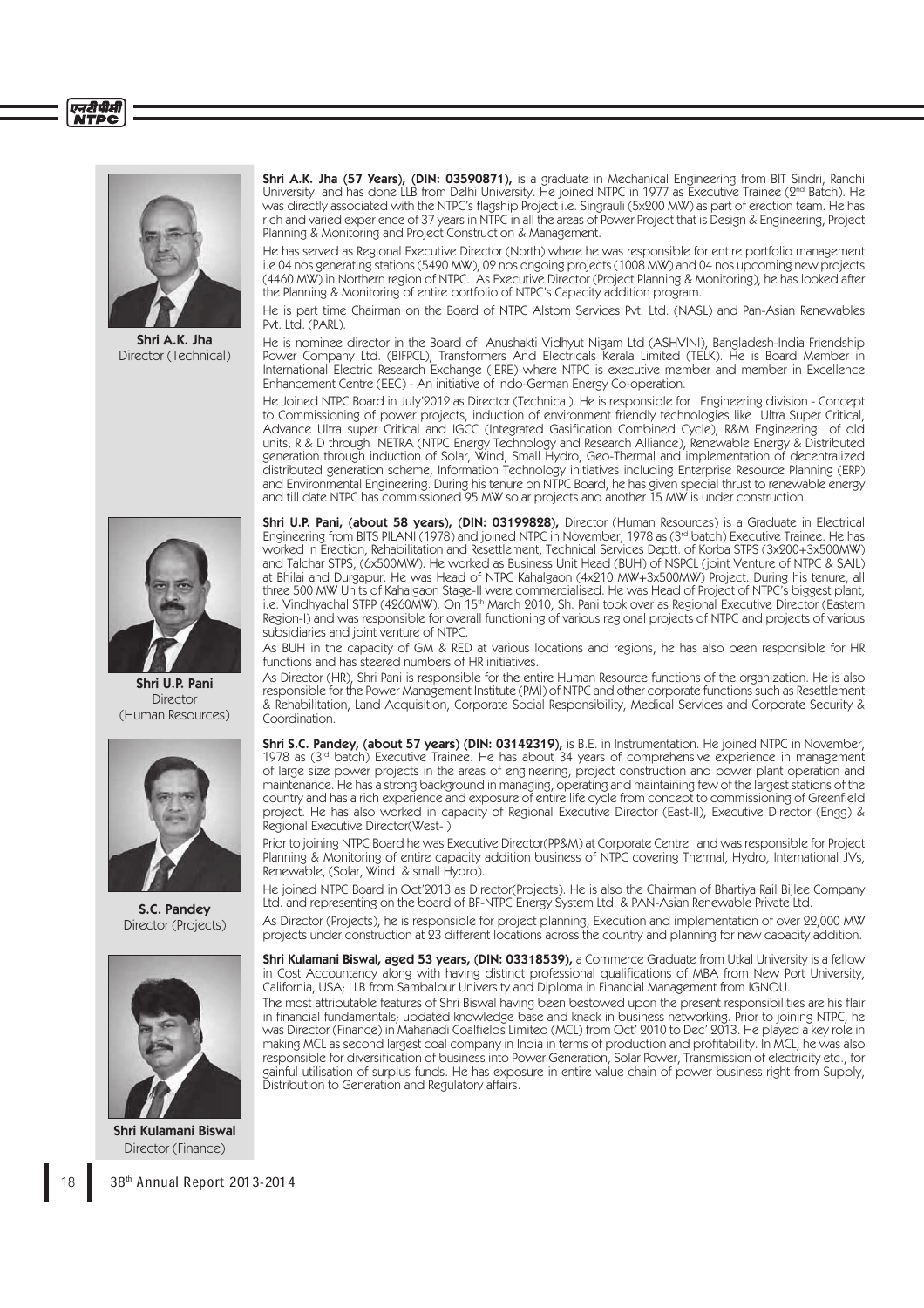



Shri Kulamani Biswal Director (Finance)

With rich and varied experience of 29 years in Coal & Power Sectors, Sh. Biswal took over the charge of Director (Finance), NTPC Limited on 9th December 2013. In NTPC, he plays a pivotal role in providing valuable inputs to the Board for taking various strategic decisions to enable the company to achieve its Vision. He is responsible for the entire gamut of financial management of the organisation including financial resource mobilisation from domestic & global sources, optimum utilization of funds, budgetary controls, investment decisions and compilation of Accounts and Audit of the same by Statutory and Govt. Auditors. As CFO, he is responsible for establishing adequate internal control systems and adherence by the Company to sound Corporate Governance practices. He plays an active role in the decisions involving mergers and acquisitions including backward & forward integration of business. He is a vital link between the investing community and the management of the company.

Within a period of 6 months of joining, he has been instrumental in resolving long pending disputes with Coal India Limited, achieving the ambitious capex target of NTPC by incurring capex of  $\bar{\xi}$ 21,705 crore in FY 14, raising Tax Free Bonds amounting to ₹2,250 crore, raising Foreign currency Loans of USD 350 million, Closing of Accounts of NTPC for FY 14 within tight scheduled timeline with 'Nil' comments from CAG and successful completion of employee OFS.

Sh. Biswal has been recently recognised as the 'Best CMA-CFO' in Public Sector (Manufacturing) category by The Institute of Cost Accountants of India for application of innovative cost and management accounting techniques in work place.



Dr. Pradeep Kumar, (about 53 years), (DIN: 05125269), an Indian Administrative Service Officer of Kerala Cadre, is B. Tech in Electronics, MBA, Master Diploma in Public Administration and Governance and Ph.D. in the area of Integrated Freight Transport Planning.

During his illustrious career of 27 years as IAS officer, he has held various administrative positions in the areas of Revenue, Finance, Transport, Shipping, Inland Water Transportation, Water Resources, Irrigation, Food and Civil Supplies, Consumer Affairs, Environment and Forests. Prior to joining as Joint Secretary & Financial Adviser, Ministry of Power, he was Principal Secretary, Environment and Forest Department, Government of Kerala.

Dr. Pradeep Kumar Govt. Nominee Director



Shri S. B. Ghosh Dastidar Independent Director

Shri S. B. Gosh Dastidar, (67 years), (DIN: 00145886), B.E. (Mech), is Former Member Traffic/ Railway Board (MT) & Ex-officio Secretary to Govt. of India, Ministry of Railways, New Delhi. Shri Dastidar joined the Indian Railway Traffic Service in 1969 after completing his Bachelor of Engineering (Mech.) from Calcutta University. During distinguished career of almost four decades, Shri Dastidar oversaw the introduction of many new ideas and innovations in Railways. Shri Dastidar retired as Member Traffic / Railway Board & Ex-officio Secretary to Govt. of India, Ministry of Railways, New Delhi. As Chairman of Container Corporation of India Ltd. (CONCOR), Indian Railways Catering & Tourism Corporation Ltd (IRCTC), Pipavav Railway Corporation Ltd., and Executive Committee of Centre for Railway Information System (CRIS), he has vast experience in area of Planning, Human Resource Development, Marketing, Project Management, Operations, Management, Finance and Industrial Relationship. Over 37 years of experience on Indian Railways, he held various prestigious posts including Member Traffic, General Manager, Chief Operational Manager, Divisional Railway Manager etc. He played a pivotal role in the Indian Railway. He is also Independent Director of Bharat Coking Coal Limited (BCCL).

Currently, he is a Member of Adhoc Task Force of Performance Management Division of Cabinet Secretariat. He was awarded "Padam Shri" by Government of India for his outstanding contribution in Indian Railways.



Shri Rajib Sekhar Sahoo Independent Director

Shri Rajib Sekhar Sahoo, (52 years), (DIN: 02708503), is a practicing Chartered Accountant born on 1<sup>st</sup> July, 1962. He qualified as CA in the year 1987. He is one of the Principal partner of M/s SRB & Associates, Chartered Accountants.

At present, he is an Independent Director in NTPC Limited, a Maharatna Company of Govt. of India, Hindustan Zinc Limited, Rashtriya Ispat Nigam Limited, THDC India Limited (Tehri Hydro Development Corporation India Limited) and Bank of Baroda.

He was a member of Task Force on MoU Deptt. of Public Enterprise, Govt. of India for the year 2011-12 and 2012-13. He is a member of Sri Jagannath Temple Managing Committee, Puri appointed by Govt. of Odisha as an Independent Member. He is an Independent Trustee of Odisha Urban Infrastructure Development Fund (OUIDF) appointed by Govt. of Odisha. He is a member of Fee Structure Committee for Professional Educational Institutions of Odisha appointed as per the direction of Supreme Court of India chaired by a Retd. High Court Judge since 2007.

He was Trustee in Paradip Port Trust from the year 2008-10. He was Director in Andhra Bank from July, 2008 to July,2011. During his tenure in Andhra Bank, he was Chairman of the Audit Committee and Member of Risk Management Committee. He was the chairman of Indo-American Chamber of Commerce for the year 2008-10.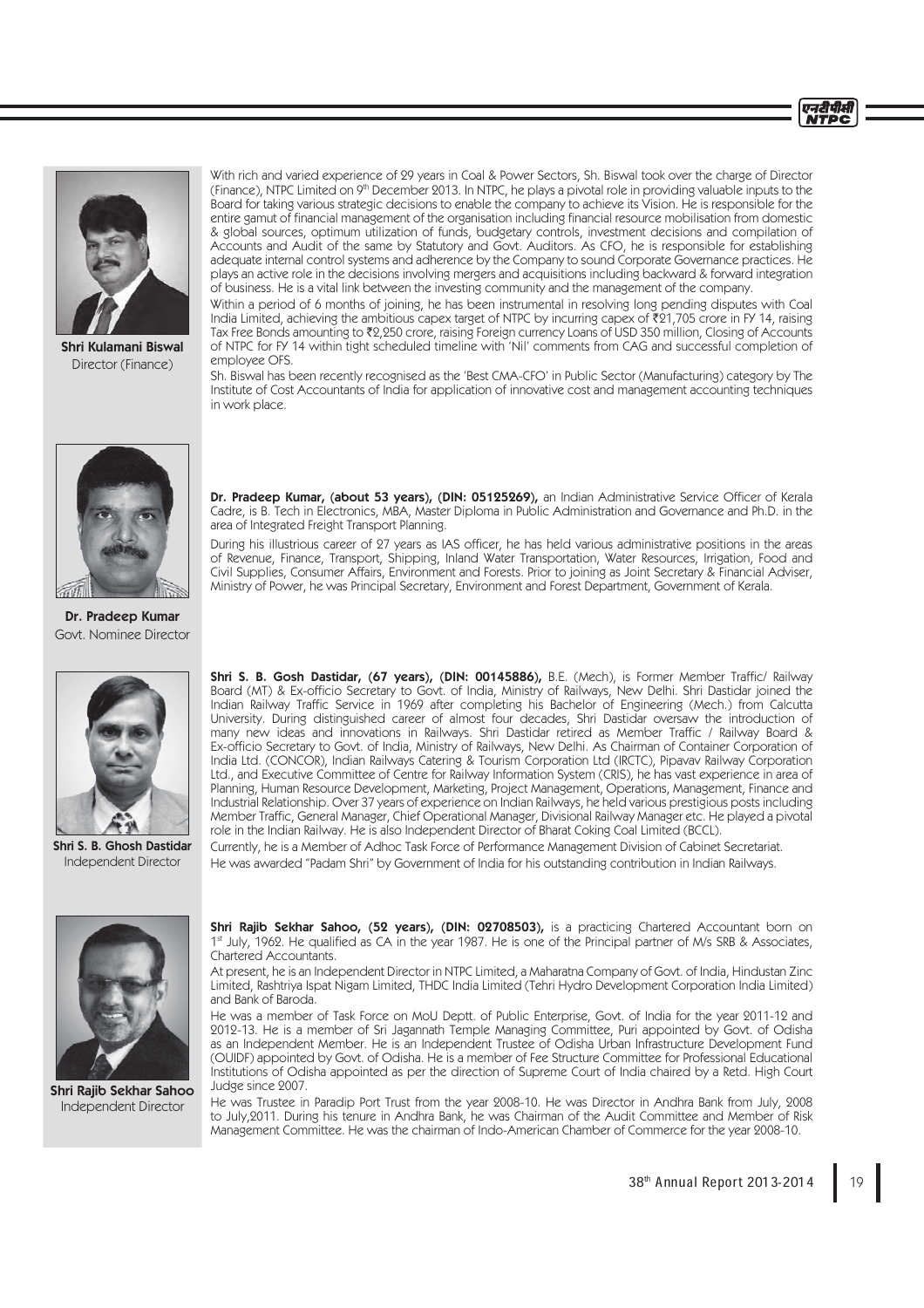

Shri Ajit M. Nimbalkar Independent Director



Shri S.R. Upadhyay Independent Director



Ms. Homai A. Daruwalla Independent Director



Shri Anol Nath Chatterji Independent Director

Shri Ajit M. Nimbalkar (70 years), (DIN: 02749940), is a retired Indian Administrative Service Officer of 1967 Batch, Maharashtra Cadre. He is M.A. in Political Science & Public Administration. He has over 37 years of experience in IAS and has held several positions at the District, State and Central Levels. He worked in different fields which included sugar industry of Maharashtra, upliftment of Labour at State and Central Level, generation & distribution of power, gas distribution, infrastructure in Mumbai. He retired as Chief Secretary, Maharashtra in May 2004. Subsequently, after retirement, in order to utilise his services for infrastructure development, he was appointed as Advisor to the State Government from June 2004 to March 2005. From August 2005 and till August 2011, he served as the first Chairman of the newly enacted Maharashtra Water Resources Regulatory Authority, a qausi-judicial post.

**Shri S.R. Upadhyay (about 64 years), (DIN: 00841288),** is B.Sc (Hons.) (Mining) from Indian School of Mines, Dhanbad. He has obtained 1st Class Mines Managership Certificate of Competency (Coal), 1975. He has retired as Chairman & Managing Director, Mahanadi Coalfields Limited. He has wide experience in the area of coal mining. He has contributed a lot in introducing systems of working and capacity utilisation through use of new and technology-savvy techniques. He was pioneer in making turnaround of productivity from stagnant or low productivity/ profits to highest ever production or huge profits. He has published papers on Use of Long Wall Method of work at shallow depth at Jhanra and on Dealing with fire in Long Wall face. He is recipient of Award of Excellence & Safety by Ministry of Coal presented by Vice President of India and D.D. Thakkar Gold Medal Award by Mining, Geological & Metrological Institute of India (MGMI). He is Independent Director on the Board of Northern Coalfields Limited and a consultant of Power Finance Corporation Consulting Limited. He is life Member of IMMA, MGMI and was also member of prestigious Board of Mining Examinations of the Director General of Mines Safety, GOI, while in service.

Ms. Homai A. Daruwalla (about 66 years), (DIN: 00365880), has reached pinnacle of Banking career with varied experience of working in three large Public Sector Banks namely Union Bank of India, Oriental Bank of Commerce and Central Bank of India. Ms. H.A. Daruwalla is the second woman Professional Banker and the first woman from minority Zoroastrian community who has reached topmost position in PSU Banks in the country purely on the strength of work ethics, with no relevance to gender whatsoever.

Ms. H. A. Daruwalla, a qualified Chartered Accountant was at the helm of affairs of Central Bank of India as Chairperson and Managing Director overseeing the entire operations of the Bank from 30<sup>th</sup> June 2005 till 31<sup>st</sup> December 2008. At the time of taking over the reins of the Bank, the Bank was sailing through rough waters with stunted business growth and the financial performance of the Bank was not comparable with other peer group Banks' performance. Ms. H. A. Daruwalla rejuvenated the working of the Bank through a series of bold initiatives which yielded positive results for the Bank. In fact, there has been total turnaround in the Bank's fortune during her stewardship of the 3 ½ years which was clearly evident from the overwhelming response to the Bank's Initial Public Offer which was over-subscribed 62 times which is the highest ever subscription, received by any other Bank and it has created history in the Banking Industry.

Ms. H. A. Daruwalla was associated with many important positions and in recognition of her excellent contribution in the field of Banking, she has been conferred with many prestigious awards.

Ms. H. A. Daruwalla also handled prestigious assignment as Region of India Director on Board of The Institute of Internal Auditors (IIA), Florida, USA for a term of two years commencing 1st October 1995 to 30th September 1997. The Institute of Internal Auditors, Florida is an international renowned body having audit luminaries from all over the world as its members.

Post retirement, Ms. H. A. Daruwalla is an Executive Advisor / Consultant, her forte being Financial sector and is presently on the Board of number of prestigious companies as an Independent Director.

Shri Anol Nath Chatterji (64 years), (DIN: 05219334), graduated from Presidency College, University of Calcutta, with a Bachelor of Science (Hons) degree in Chemistry. He is a Fellow of the Canadian Comprehensive Audit Foundation, Ottawa.

Shri Chatterji now serves as a member of the Independent Advisory and Oversight Committee of the World Intellectual Property Organisation, Geneva. He was a member of the Quality Review Board constituted by the Ministry of Corporate Affairs under the Chartered Accountants Act.

Shri Chatterji joined the Indian Audit and Accounts Service in 1974 and retired in 2010 as Deputy Comptroller and Auditor General of India. In this capacity, he was responsible for the administration of the whole Indian Audit and Accounts Department. He was also responsible for all Professional Practices in the Department and was Chairman of the Govt. Accounting Standards Advisory Board.

Shri Chatterji has been actively engaged in the development of professional practices in Performance Auditing and has contributed to the development of Performance Auditing Standards both in his department and internationally. He is invited to participate in seminars organised by the World Bank as an expert in this field. His experience includes audit of such important departments as Atomic Energy, Space, Ordnance Factories and Railways.

In the field of training, Shri Chatterji has headed the National Academy of Audit and Accounts at Shimla and the National Institute of Financial Management at Faridabad.